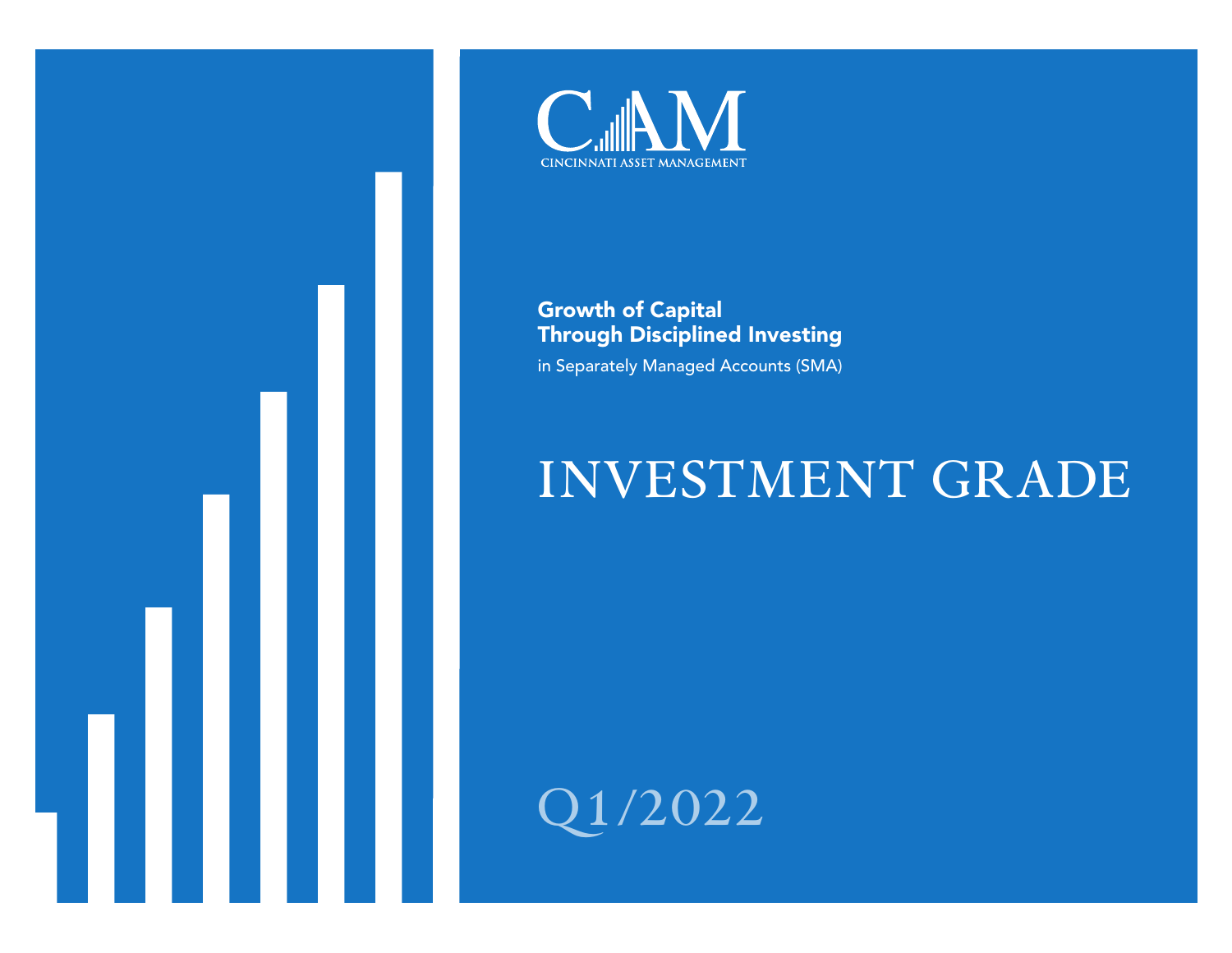## **TABLE OF CONTENTS**



## **1. FIRM OVERVIEW**

- 1.1. Introduction
- 1.2. Managing Directors' Profiles
- 1.3. Investment Philosophy
- 1.4. Investment Process
- 1.5. Credit Research and Portfolio Management Process
- 1.6. Risk Management

## **2. INVESTMENT GRADE PORTFOLIO**

- 2.1. Overview
- 2.2. Performance
- 2.3. Portfolio Characteristics
- 2.4. Relative Performance Attribution

## **3. APPENDIX**

- A. Historical Returns of Selected Asset Classes
- B. Correlations Between Various Asset Classes
- C. Annual Relative Total Return Ranking—USD Markets
- D. Benefits of Employing a Bond Manager
- E. Contact Information
- F. Disclosures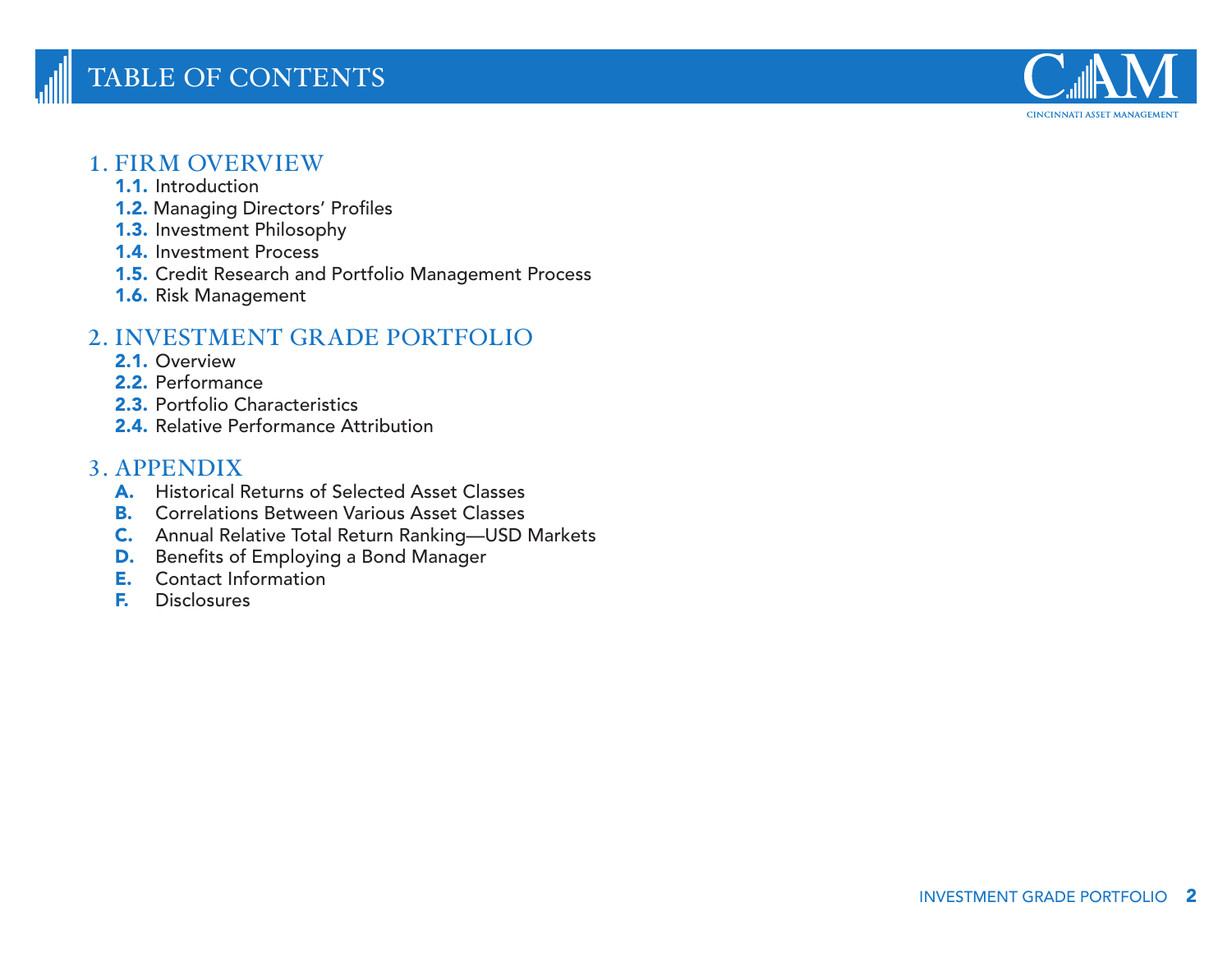



## **1. FIRM OVERVIEW**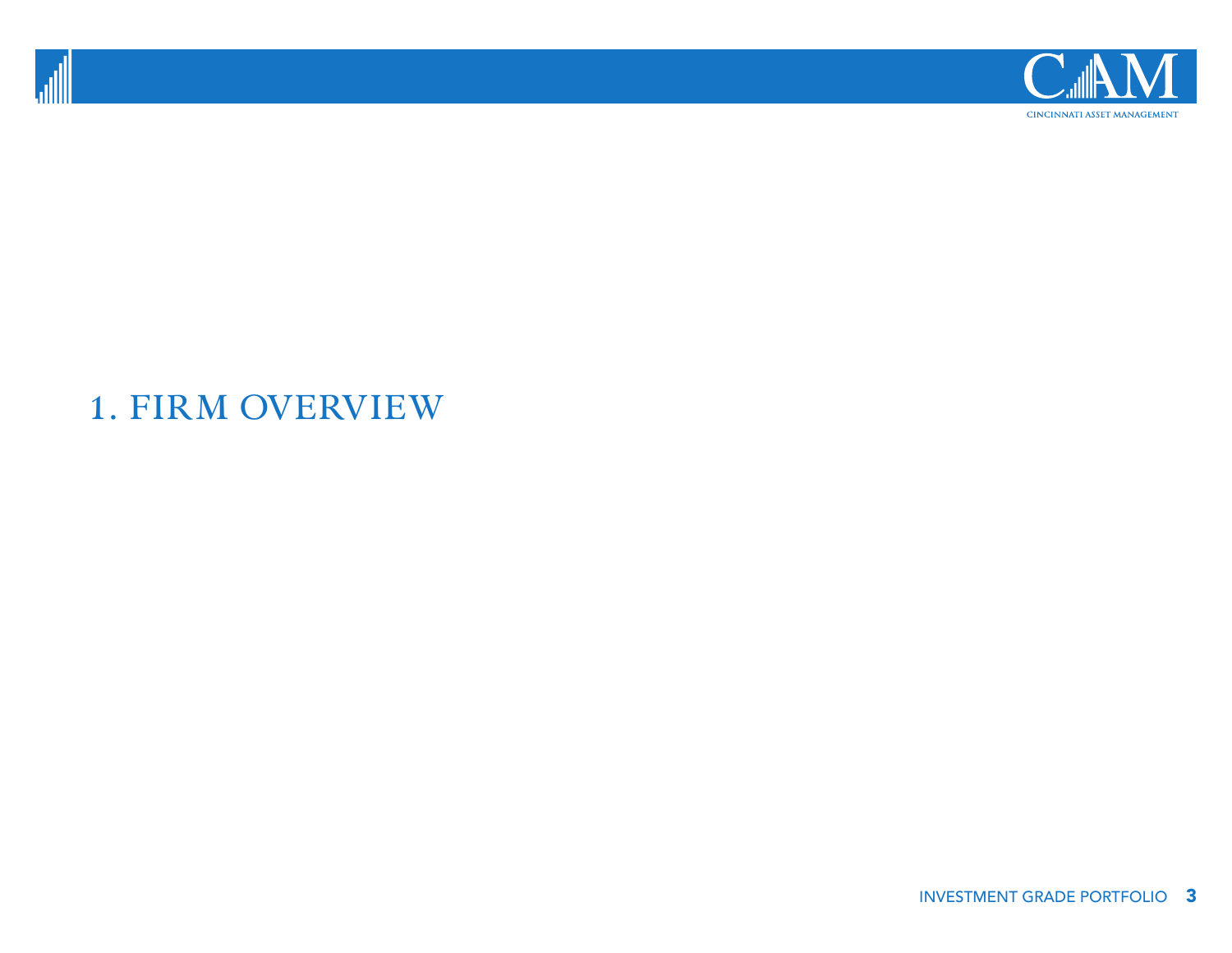

Cincinnati Asset Management (CAM) was established in 1989 to build and manage high performance fixed income portfolios for individuals and institutions. Our conservative and disciplined approach stresses preservation of capital, diversification and high investment income. The Firm's investment process concentrates in the domestic corporate bond market and offers the following portfolios:

Investment Grade High Yield Broad Market *(Investment Grade / High Yield Blend)* Short Duration *(Investment Grade / High Yield Blend)* Short Duration *(Investment Grade)* ESG Aware Investment Grade ESG Leaders Investment Grade

CAM is an independent investment advisor registered with the SEC and structured as a corporation that is employee owned. The strength of our Firm lies with our niche focus, commitment to our investment process and depth of experience of our Managing Directors and employees.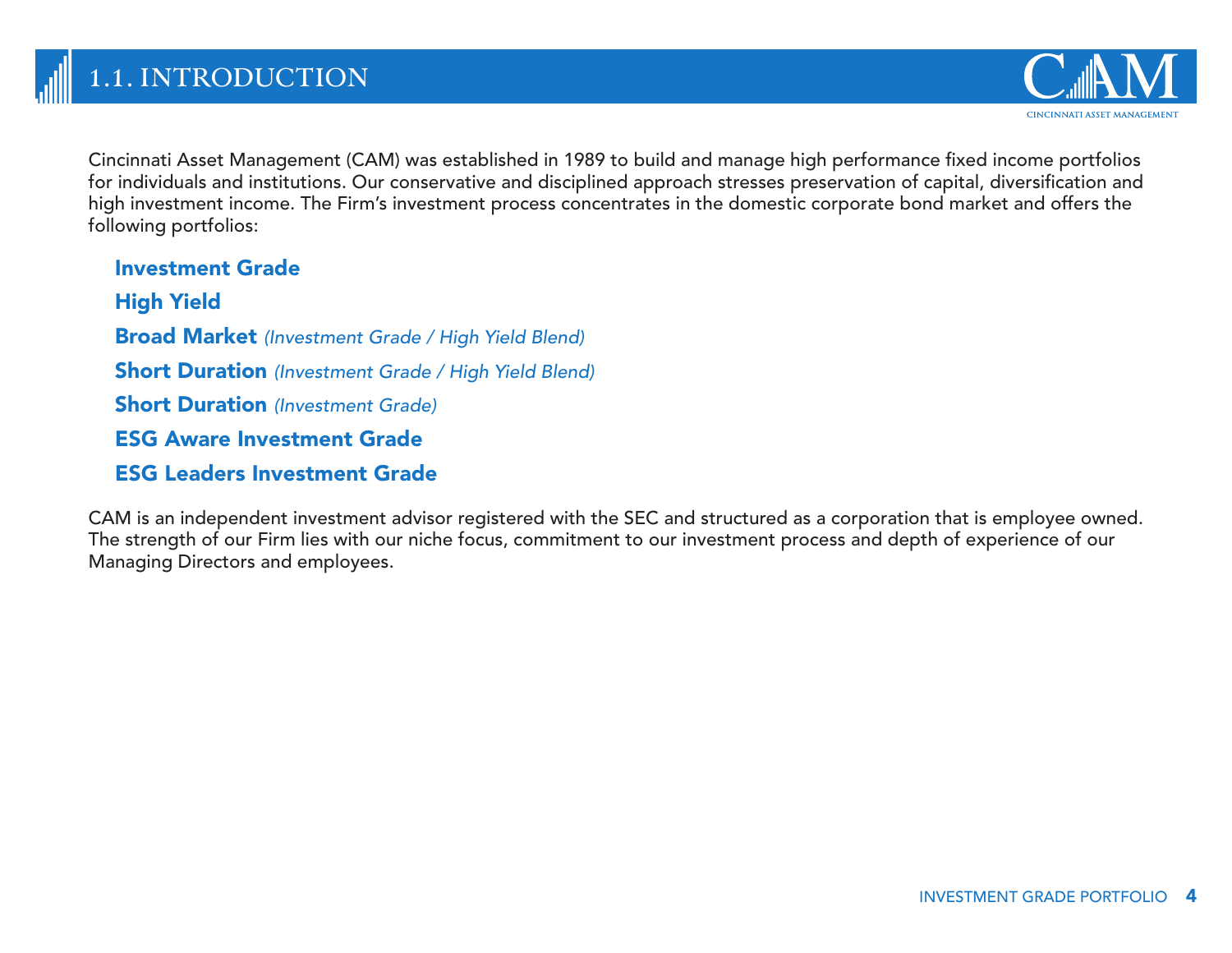### William S. Sloneker

Bill started his career with Ohio Casualty Insurance in 1976. Prior to CAM, he was a Director and Executive Vice President of Ohio Casualty Corp., responsible for actuarial analysis and the investment of over \$2 billion in common stocks and government, corporate and municipal bonds. B.A. English & Art History, Yale University; MBA Finance & Marketing, University of Pennsylvania, The Wharton School.

### Joshua M. Adams, CFA

Josh began his career in 2004 with Cincinnati Financial Corporation where he was responsible for managing a portion of a multibillion-dollar bond portfolio. He has focused on fixed income for the majority of his career and has extensive experience in both investment grade and high yield corporate credit. Josh has earned the Chartered Financial Analyst designation. B.S.B.A. Finance, The Ohio State University; MBA, Xavier University.

## Richard M. Balestra, CFA

Rich started his career with Cincinnati Financial Corporation in 2000. He has significant experience in corporate credit research and has focused on the high yield sector. Rich has held various analyst and portfolio management roles over his tenure and was most recently responsible for \$3.5 billion in firm assets. B.A. Finance, University of Cincinnati; MBA, Xavier University, Williams College of Business Administration.

CINCINNATI ASSET MANAGEMENT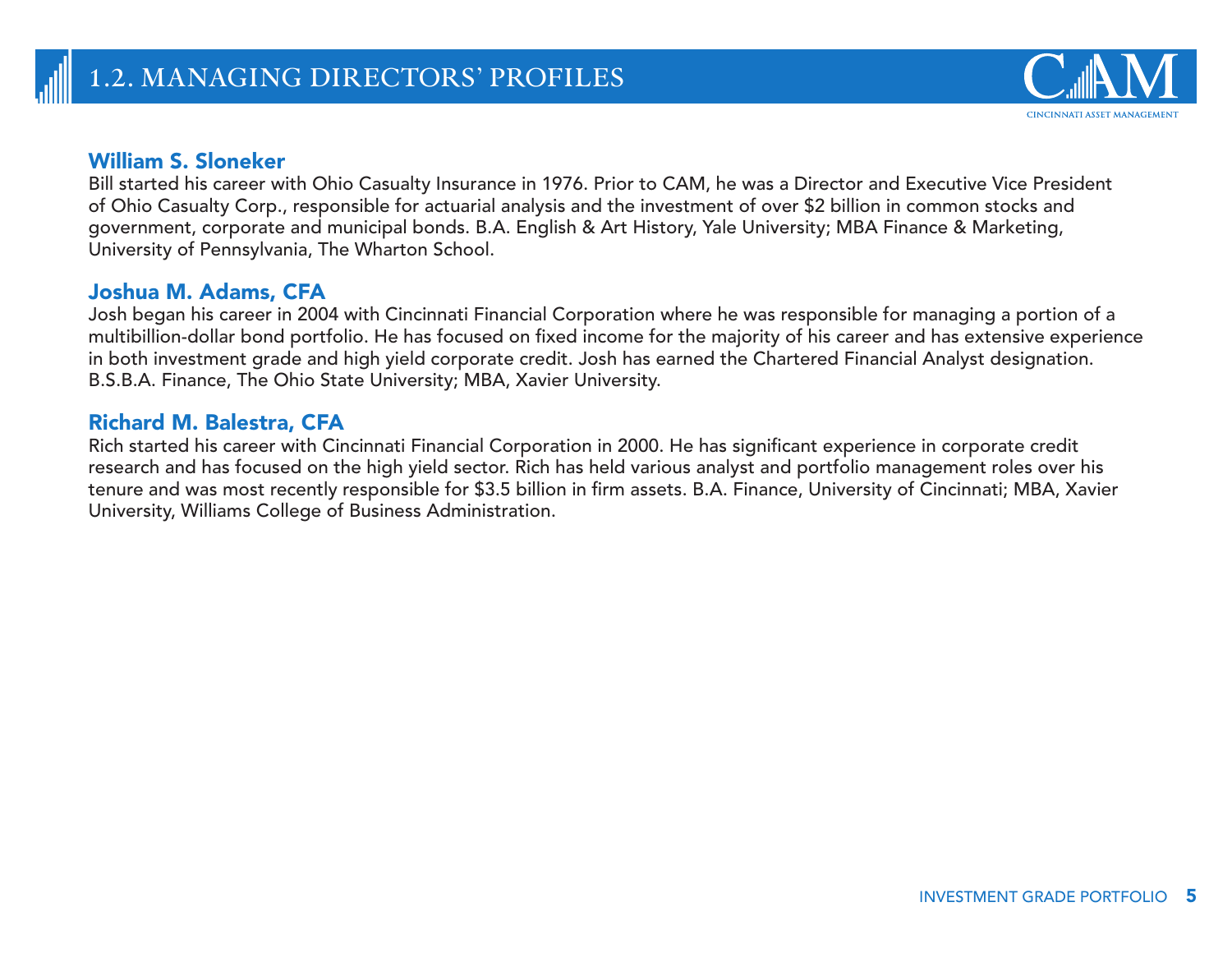## Richard J. Gardner

Rick began his career with Banc One Funds in 1993. His career also includes portfolio management for The Federal Home Loan Bank and Huntington National Bank, where he managed several corporate and government bond mutual funds. Prior to joining CAM, he was a senior portfolio manager for the \$1.2 billion Ohio Police and Fire Pension Fund. B.S. Finance and Accounting, Wright State University.

## Randall S. Hale

Randy started his career with Cincinnati Financial Corporation in 1984. Prior to joining CAM, Randy managed the taxable fixed income portfolio at Cincinnati Financial, an S&P 500 insurance holding company. The \$1 billion portfolio included a significant exposure to high yield securities. Responsibilities included investment strategy, research and trading. B.S. Finance, Olivet Nazarene University.

## Nicholas M. Collura, CPA

Nick's career began in 2002 with 9 years of meaningful public accounting experience, primarily with KPMG LLP. At CAM he leads the team responsible for financial management and reporting, the risk and control framework, and the middle and back office operations across the firm. He is a Certified Public Accountant, holds a Certificate in Investment Performance Measurement, is a Certified Internal Auditor, and a non-practicing Certified Information Systems Auditor. B.B.A. Finance and Information Systems, Miami University.

CINCINNATI ASSET MANAGEMENT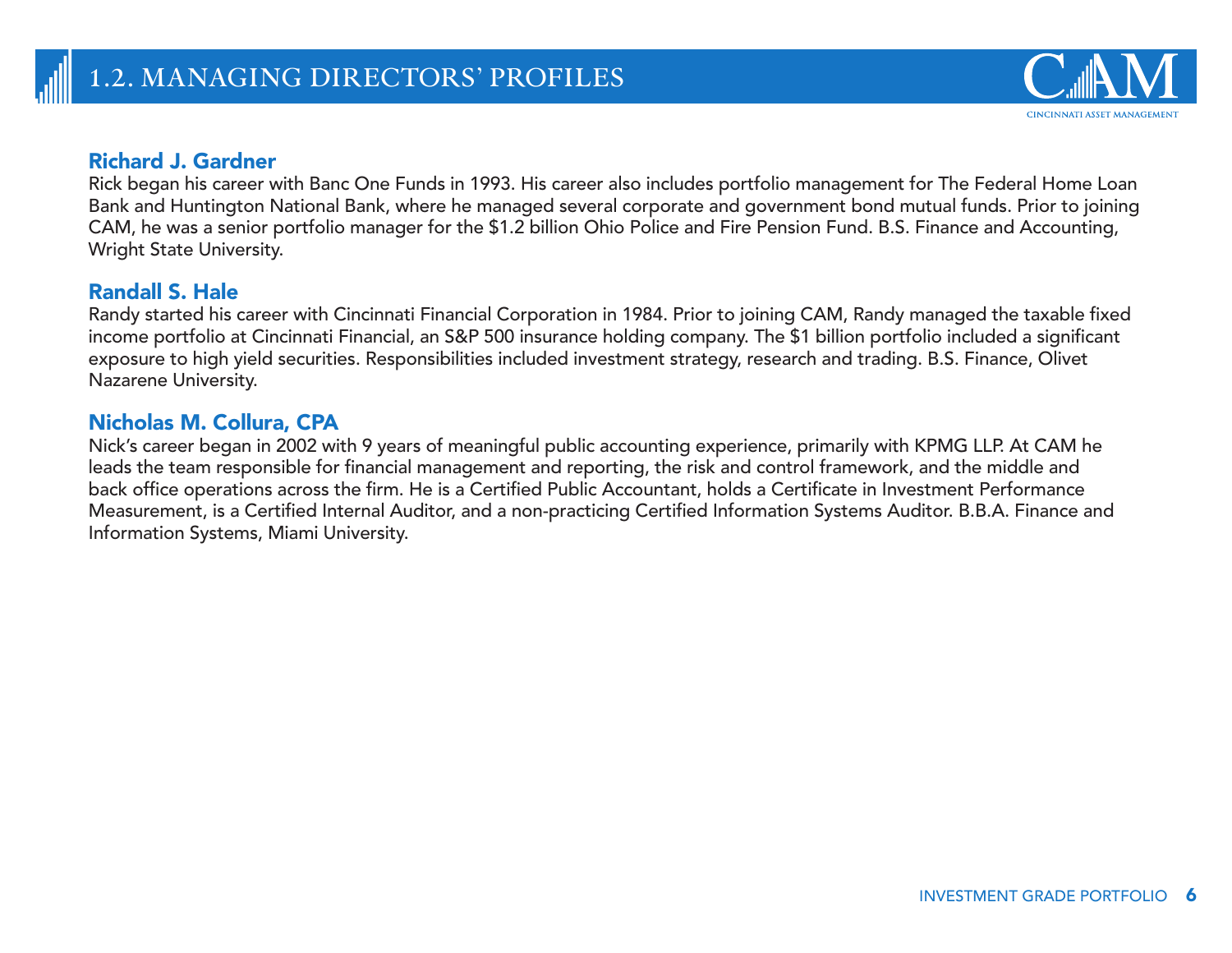

As conservative investors, our choice to manage corporate bonds, exclusively, is the result of capitalizing on the structural inefficiencies of the corporate bond market as well as maximizing favorable risk/reward scenarios that exist within domestic fixed income markets. The structural inefficiencies of the corporate bond market are predicated upon two distinct factors: (1) the fragmentation of the market (there is not a central pricing source) and (2) investors' tendency to overreact to events thus providing a mispricing of securities. Specifically, over the long term, intermediate term corporate and high yield bonds have outperformed intermediate term U.S. government and other intermediate term fixed income sectors*<sup>1</sup>* .

CAM follows a conservative "bottom-up value" investment discipline that stresses downside protection in seeking out companies that are currently out of favor with investors, but poised to improve.

The primary focus is preservation of capital with a secondary, but extremely important, emphasis on total return.

Our portfolios are not managed to a benchmark in setting overall portfolio characteristics via tracking error. We believe there are some inherent problems with this process. We do look to outperform respective benchmarks over a full market cycle, but the prime objective is an absolute return.

We do not utilize interest rate anticipation or top-down sector rotation tactics. We look to minimize the impact of macroeconomic factors, such as interest rate risk, from the investment process by employing defensive maturity structure within the portfolio.

*1 Period of 1997–2021; Source: Bloomberg. See Appendix A.*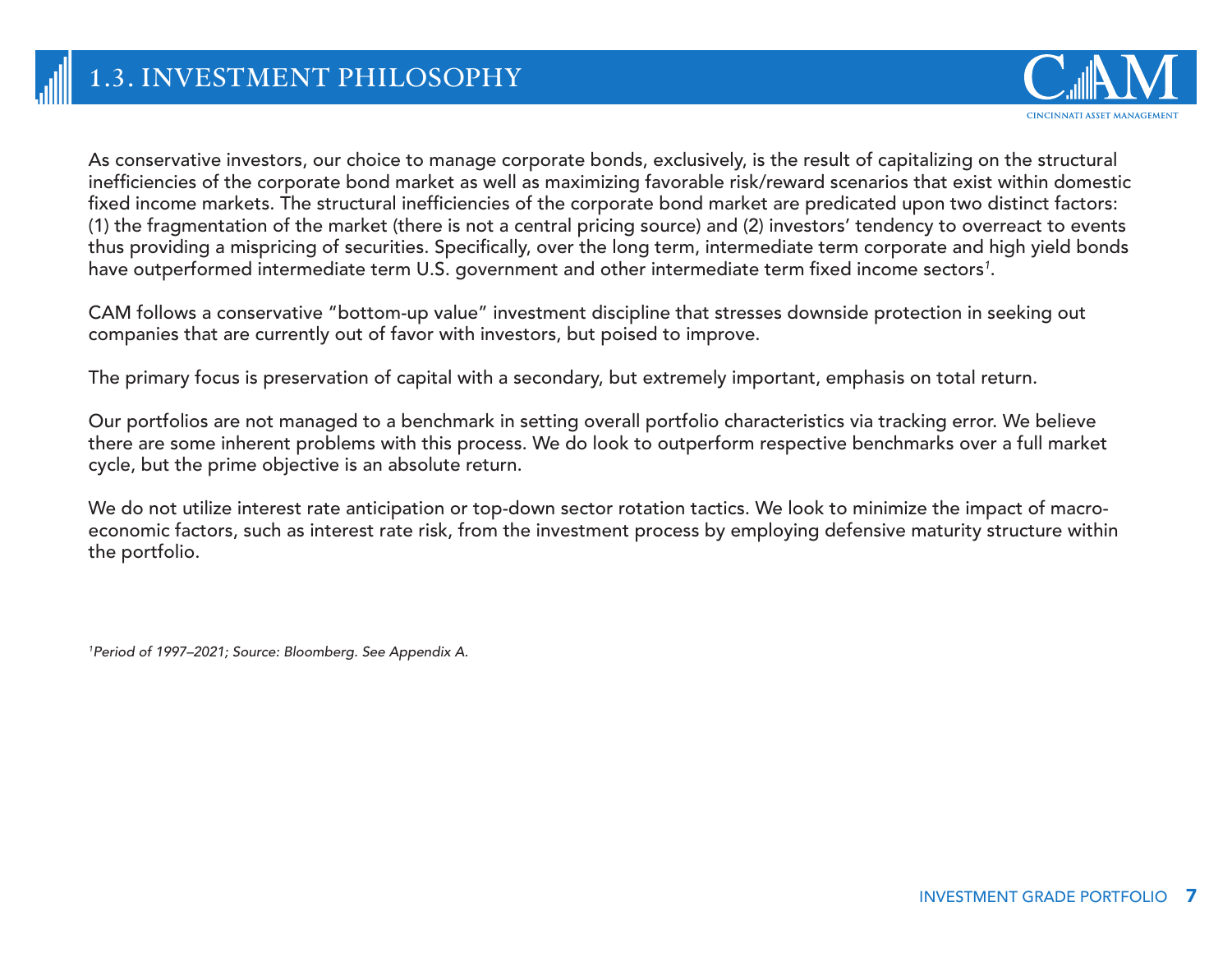

The process is similar to that of conservative equity value managers. It is driven by the search for inexpensive assets.

 First, we identify those industry groups and corporations that are trading cheap relative to the market and their historical relationship to the market.



 Second, through fundamental credit research, we select those issuers who exhibit asset strength and an appropriate capital structure.

 Third, we narrow the candidates by selecting those with the stronger potential to increase revenues and cash flow.

 Fourth, we further narrow the list through a preference for those remaining candidates that have a better competitive position in their industry group.

These remaining companies form our "focus list."

The portfolios are constructed and managed through our proprietary analytical discipline that measures the yield of a security to our assessment of that security's quality.

Selections to buy and sell are made on the basis of the constant comparison of the bond issues of companies on our "focus list."

In this discipline, we are looking for a higher yield relative to our quality assessment.

The constant objective is to improve the quality, increase the yield and shorten the maturity.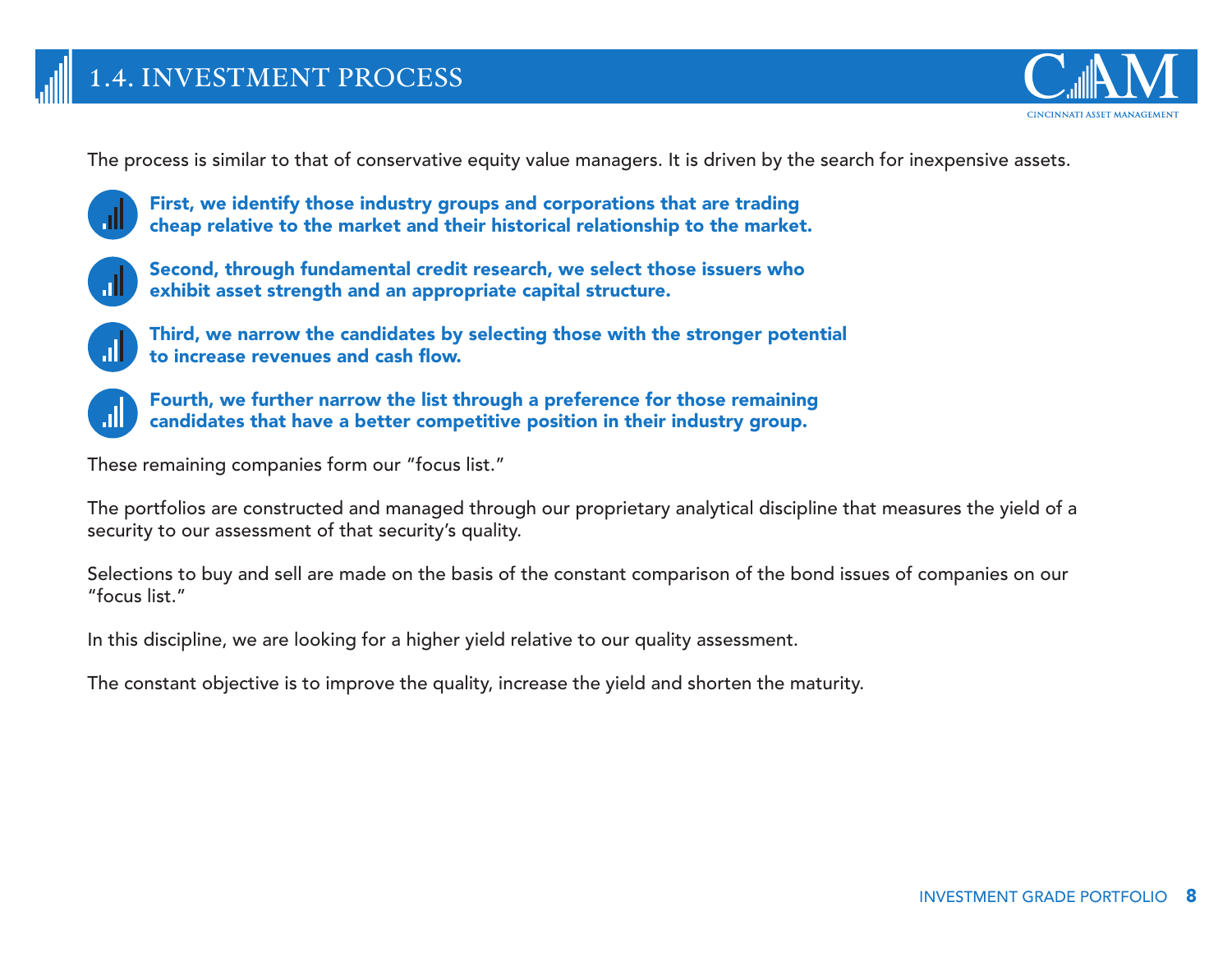## **1.5. CREDIT RESEARCH AND PORTFORLIO MANAGEMENT PROCESS**

CINCINNATI ASSET MANAGEMENT

Industry and Company Selections for Research

Fundamental Credit Analysis Internal Proprietary Research

Continual Review and Research of Approved List Securities and Portfolio Structure

Industry Competitive Analysis

Portfolio Management & Credit Analysis **Committee** 

Daily Relative Value Analysis Relationship of Yield to Current and Projected Company Value Determine Buys and Sells

### External Sources

Moody's Industry Periodicals Third Party Research

### Bonded & Preferred Stock Indenture Analysis

Capital Structure **Security** Covenant Analysis Downside/Upside

Seeking Best Price and Best Bonds by Trading Among Many Broker/ **Dealers**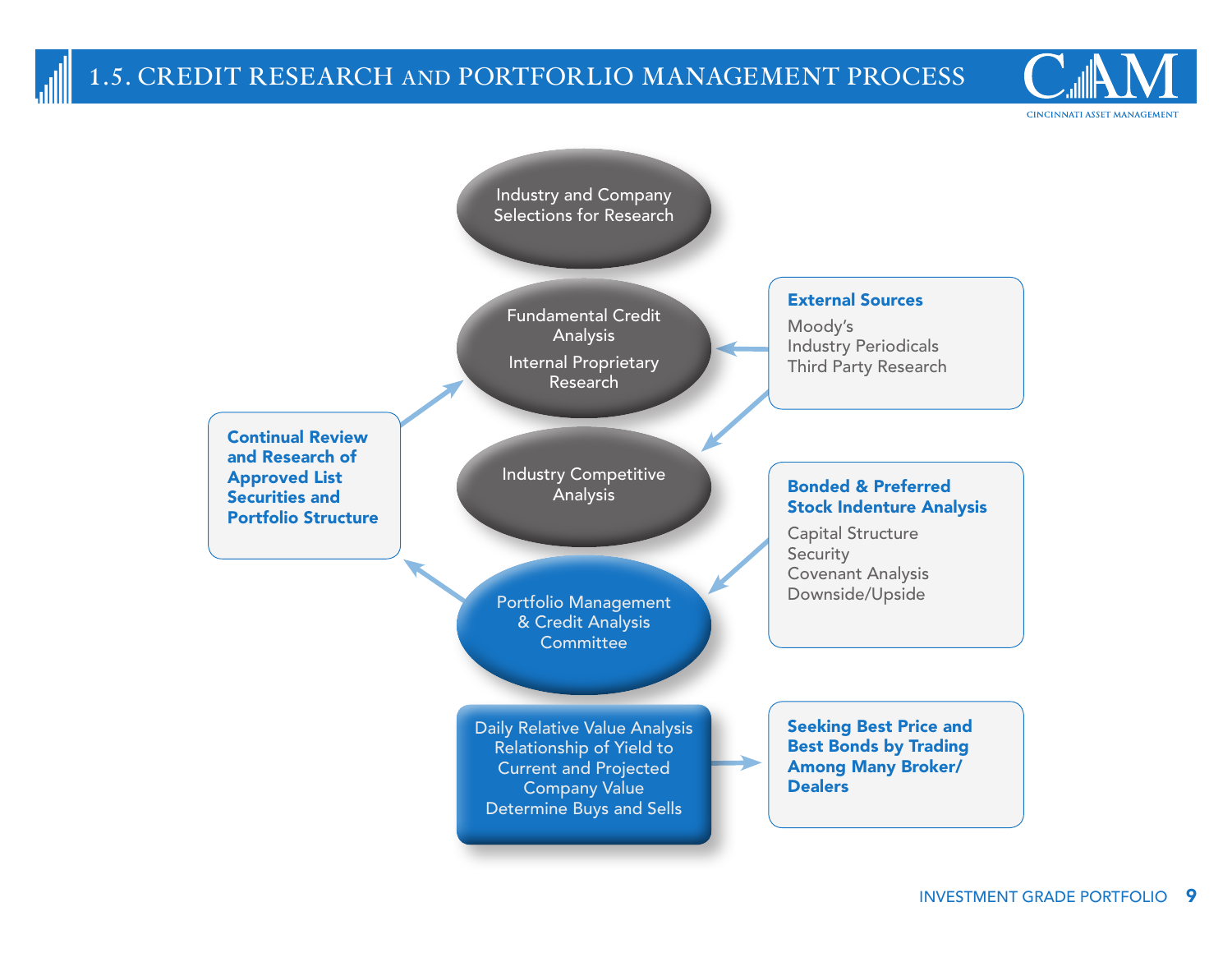

The Investment Grade strategy utilizes a bottom-up value discipline. Risk management is an integral part of the investment process. This is important given our primary objective of preservation of capital. In addition to security selection, risk management is employed through portfolio diversification, liquidity and constant monitoring of individual credits.

Liquidity and safety are enhanced by investing only in bonds with an initial issue size generally in excess of \$100,000,000.

In efforts to mitigate risk, our targeted maximum industry group exposure is approximately 15%. Targeted sector exposure is capped at approximately 20%, with an exception of up to 30% in Financial Institutions due to sector size within the Investment Grade Corporate Universe.*<sup>2</sup>*

Individual credits are monitored continuously; a deterioration of 10%, relative to the index, from initial purchase triggers a mandatory credit review in which appropriate action is promptly determined.

*<sup>2</sup> Sector is defined as Bloomberg Level 3 classification and industry group is defined as Bloomberg Level 4 classification.*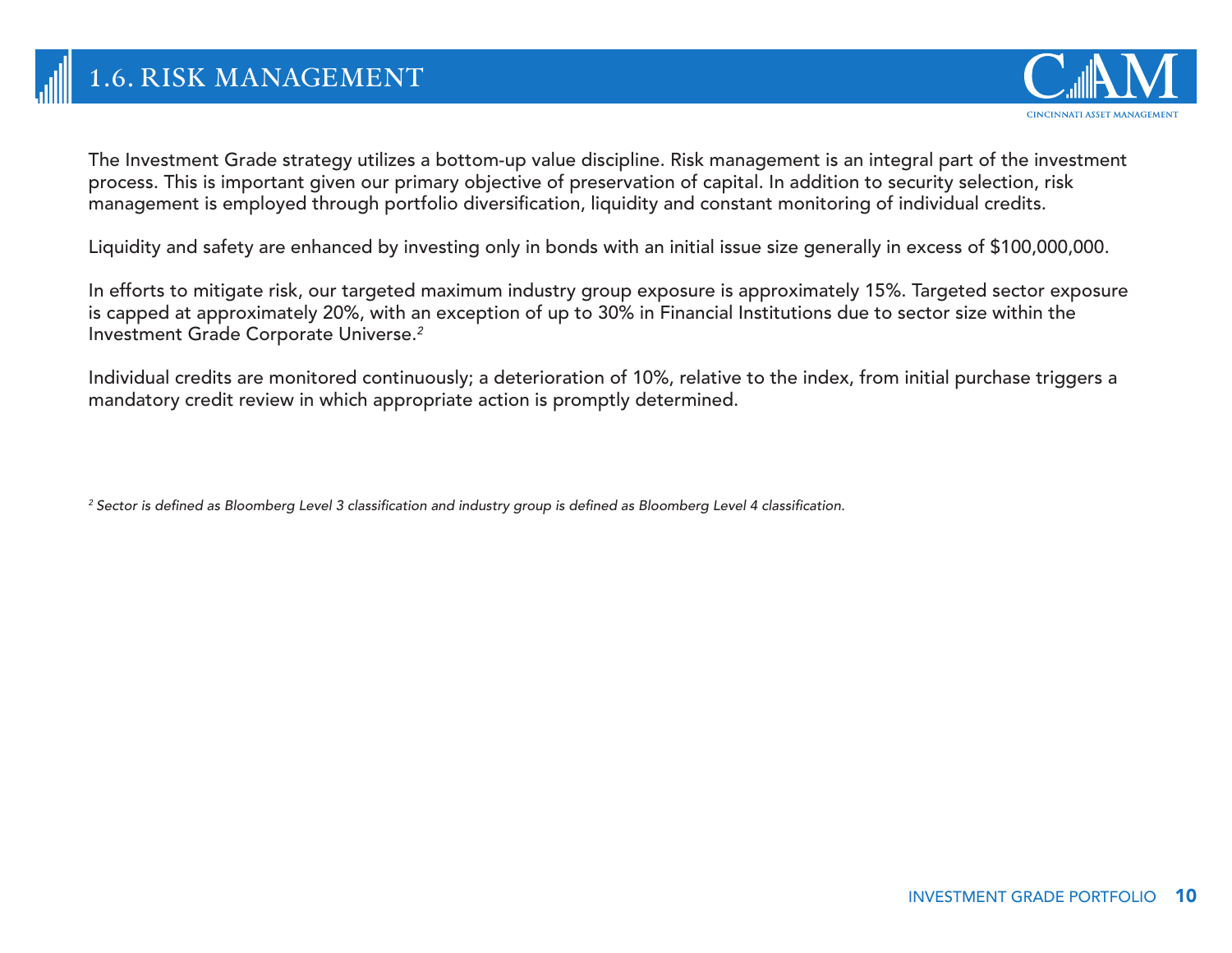



## **2. INVESTMENT GRADE PORTFOLIO**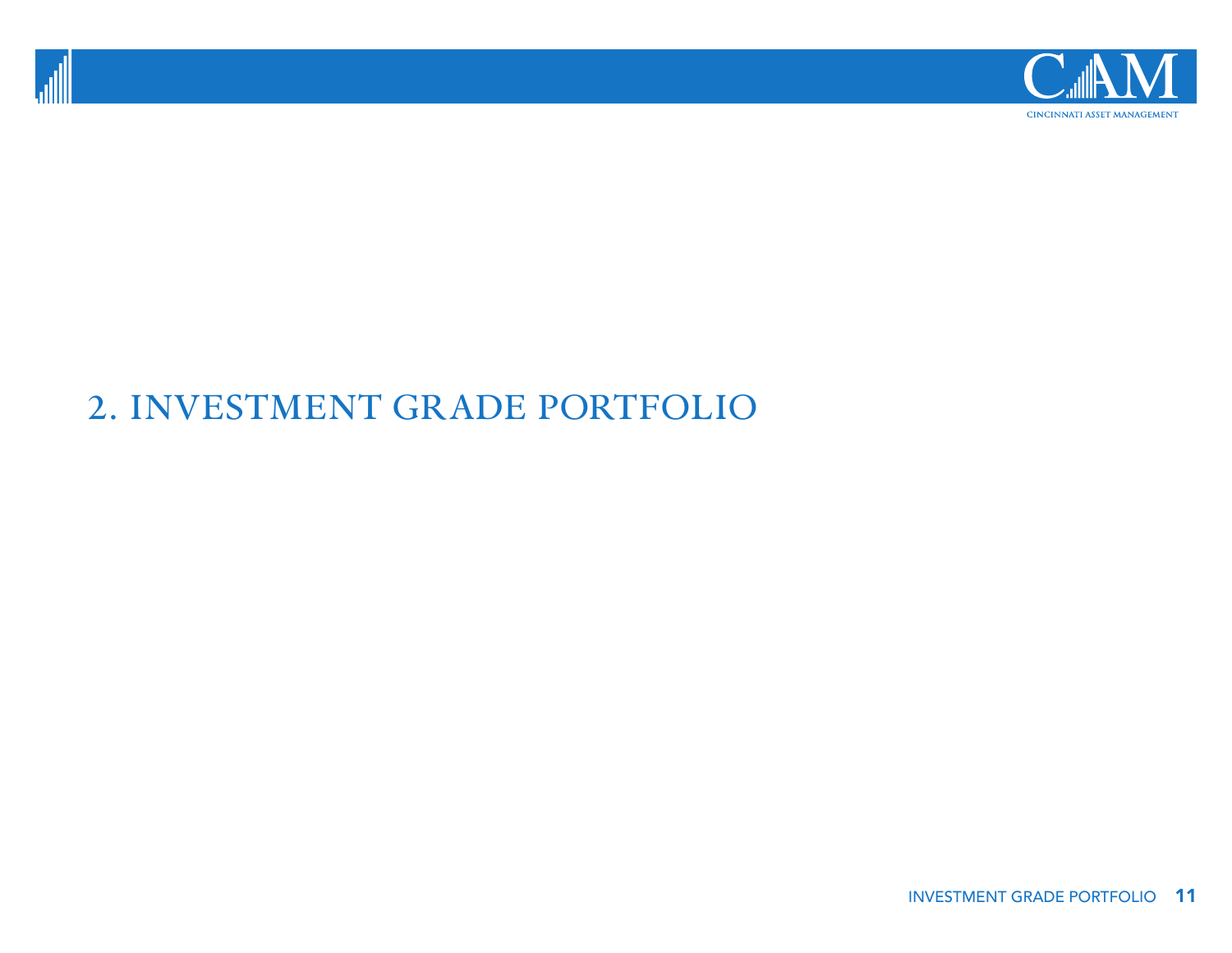## **2.1. OVERVIEW**



## The portfolio management team employs a "Value" strategy.

We purchase only corporate bonds and seek those that are undervalued. Investment decisions made by the management team are based on independent fundamental credit analysis, relative value comparisons and yield curve considerations.

## An investment grade (A3/A3 minimum) average credit rating is the constant target.

BAA/BA bonds are purchased (to a maximum of 30%) to enhance cash flow, reduce interest rate sensitivity and provide greater potential capital appreciation. In the event of a downgrade, the security may be held if we anticipate credit improvement in the future.

## Portfolios are fully invested with an average maturity in the intermediate range.

As such, we are "Market Neutral" avoiding interest rate anticipation or market timing. Our focus is on the potential future value of individual corporate issuers based on potential earnings growth and stability over the long term.

## Illiquid and volatile issues are avoided.

We purchase only larger issue, U.S. dollar denominated registered public corporate bonds.

## A strict sell discipline is employed.

Issues and issuers are analyzed regularly to ensure that gains are captured, relative value is optimized, and capital is preserved.

## Portfolios are diversified.

Portfolios contain at least 20 equally weighted positions.

## A historical low turnover of the portfolio.

On average, less than 25% per year.

## A Trading Network provides all our clients with best pricing.

We access over 30 institutional broker/dealers seeking competitive bids and offerings.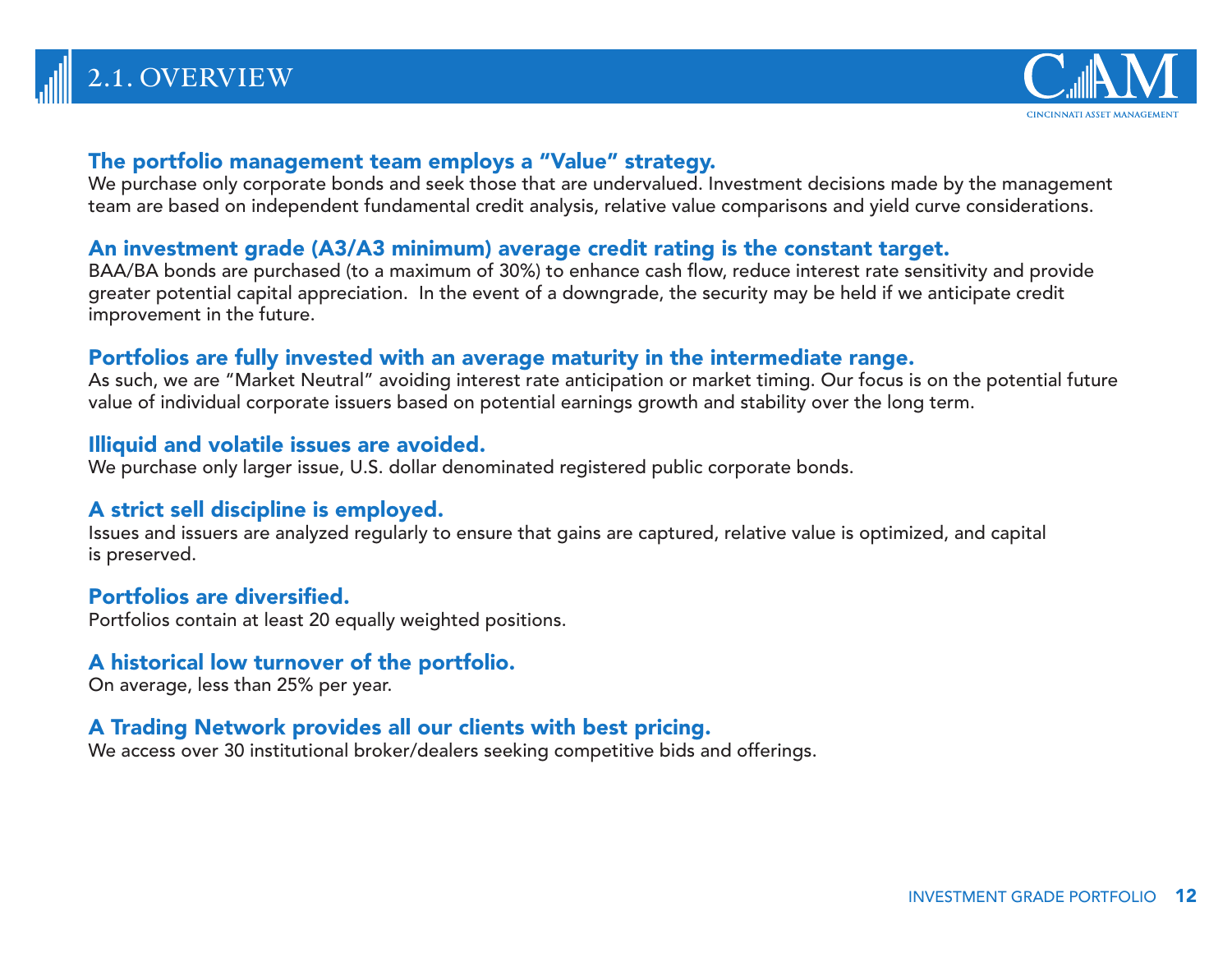

#### **ANNUALIZED RETURNS FOR THE PERIODS ENDED 3/31/22**

|                                                     | <b>YTD</b> | 1 Yr     | 3 Yrs | 5 Yrs | 10 Yrs | Inception* |
|-----------------------------------------------------|------------|----------|-------|-------|--------|------------|
| <b>CAM Gross</b>                                    | $-6.69%$   | $-4.43%$ | 2.53% | 2.97% | 3.39%  | 5.80%      |
| <b>CAM Net of Fees</b>                              | $-6.75%$   | $-4.65%$ | 2.29% | 2.73% | 3.14%  | 5.55%      |
| Bloomberg US Corporate -7.69%<br>Index <sup>1</sup> |            | $-4.20%$ | 3.03% | 3.34% | 3.65%  | 5.80%      |

*\*Inception 01/01/1993 1 An unmanaged index that measures the Investment Grade, fixed-rate, taxable, corporate bond market.*

#### **CALENDAR YEAR RETURNS (GROSS)**

**CAM IG** (gross) CAM IG (net) Bloomberg US Corporate Index

|  |  |  |  |  |  |  |  |  |  |  |  |  |  |  |  |  |  |  |  |  |  |  | 1996 1997 1998 1999 2000 2001 2002 2003 2004 2005 2006 2007 2008 2009 2010 2011 2012 2013 2014 2015 2016 2017 2018 2019 2020 2021 |  |  |
|--|--|--|--|--|--|--|--|--|--|--|--|--|--|--|--|--|--|--|--|--|--|--|-----------------------------------------------------------------------------------------------------------------------------------|--|--|
|--|--|--|--|--|--|--|--|--|--|--|--|--|--|--|--|--|--|--|--|--|--|--|-----------------------------------------------------------------------------------------------------------------------------------|--|--|



#### **PORTFOLIO RISK STATISTICS FOR PERIODS ENDED 3/31/22**

|                                                        | 3 Yrs | 5 Yrs | 10 Yrs | Inception* |
|--------------------------------------------------------|-------|-------|--------|------------|
| Standard Deviation CAM IG                              | 7.43% | 6.29% | 5.40%  | 5.38%      |
| <b>Standard Deviation Bloomberg</b><br>Corporate Index | 8.58% | 7.17% | 5.89%  | 5.69%      |
| Sharpe Ratio CAM IG                                    | 0.23  | 0.29  | 0.51   | 0.42       |
| Sharpe Ratio Bloomberg<br>Corporate Index              | 0.26  | 0.31  | 0.51   | 0.40       |

*\*Inception 01/01/1993*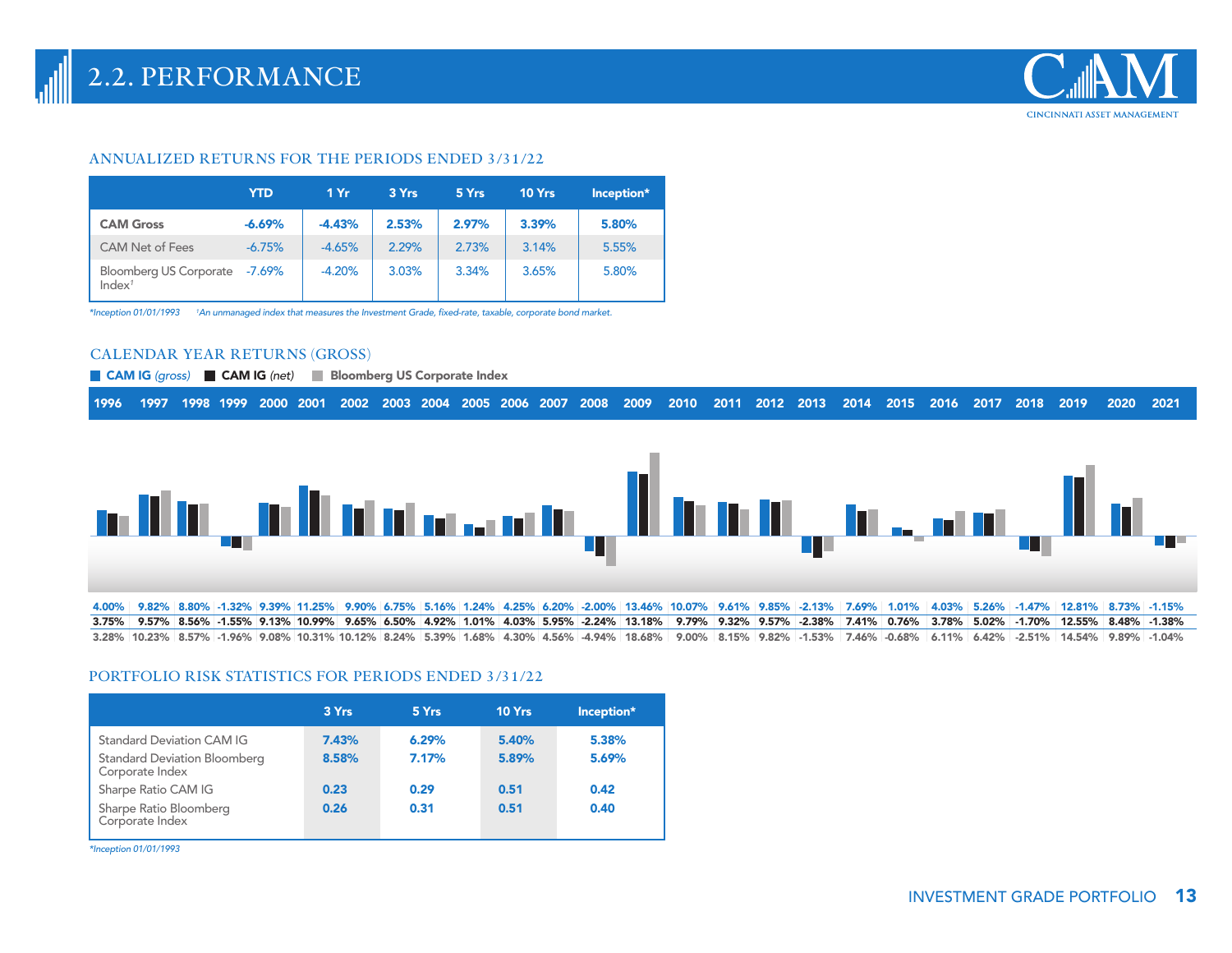## **2.3. PORTFOLIO CHARACTERISTICS**



### **PORTFOLIO STATISTICS AS OF 3/31/22 CREDIT QUALITY DISTRIBUTION\* INDUSTRY DISTRIBUTION**

| <b>Average Maturity</b>       | 7.50 yrs.      |
|-------------------------------|----------------|
| Duration                      | 6.40           |
| Coupon                        | 2.84%          |
| <b>Yield to Maturity</b>      | 3.43%          |
| Current Yield                 | 2.98%          |
| <b>Target Diversification</b> | 20-25 issues   |
| Average Credit Rating         | A <sub>3</sub> |
|                               |                |



*\*Bloomberg Index Rating*

| Banking                   | 19.70%  |
|---------------------------|---------|
| Technology                | 11.40%  |
|                           |         |
| Utility - Electric        | 9.20%   |
| Media - Cable & Satellite | 5.80%   |
| Telecom                   | 5.80%   |
| Food & Beverage           | 5.40%   |
| Airlines                  | 4.70%   |
| P&C Insurance             | 3.90%   |
| Retailers                 | 3.30%   |
| <b>Building Materials</b> | 3.10%   |
| Other Industries (20)     | 25.20%  |
| Cash                      | 2.50%   |
|                           | 100.00% |





#### **MATURITY DISTRIBUTION DURATION DISTRIBUTION**



0.00% Under 1 yr l. 1.70% 1-3 yrs 9.10% 3-5 yrs  $\mathbb{R}^n$ 23.50% 5-7 yrs 7-10 yrs 60.20%  $\mathcal{L}_{\mathcal{A}}$ Over 10 yrs 5.50% 100.00%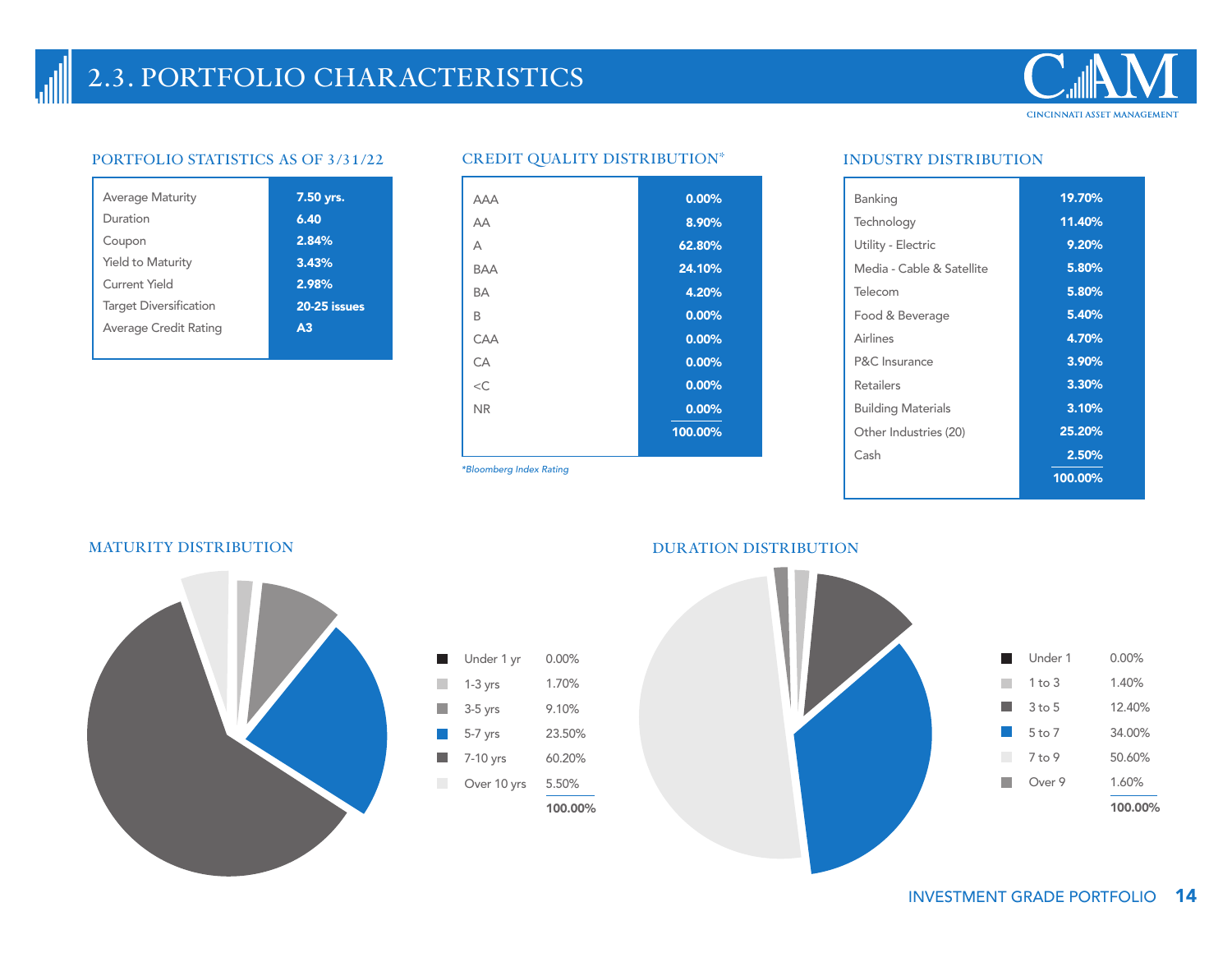

## For the 3-months ended 3/31/2022, the Investment Grade Strategy's gross total return was -6.69% (-6.75% net of fees) outperforming the -7.69% return of the Bloomberg U.S. Corporate Index. The principal factors affecting performance were:

- 1. Credit Quality. CAM targets a 30% limitation on its exposure to BAA-rated credit while the index averaged an exposure of 49.8% in the quarter. Index returns were mixed in the BAA space with lower tier BAA outperforming and higher tier BAA underperforming. CAM's net positioning within the BAA and lower rated space produced a +17 basis point contribution to excess return.
- 2. Maturity and Duration. CAM always positions a majority of the portfolio within intermediate maturities. Longer dated securities (10+ years) returned -11.61% for the period, dramatically underperforming the broader index. CAM's zero weighting in this duration bucket produced a +142 basis point contribution to excess return.
- 3. Security Selection. CAM's selection and positioning within the Electric Utility posted the single largest positive impact to performance, generating a +18 basis point contribution to excess return. Additionally, our exposures in the Airline and Cable & Satellite industries generated +9 and +8 basis point contributions to excess return. Our exposure to the Banking industry generated the largest negative contribution of -22 basis points during the period.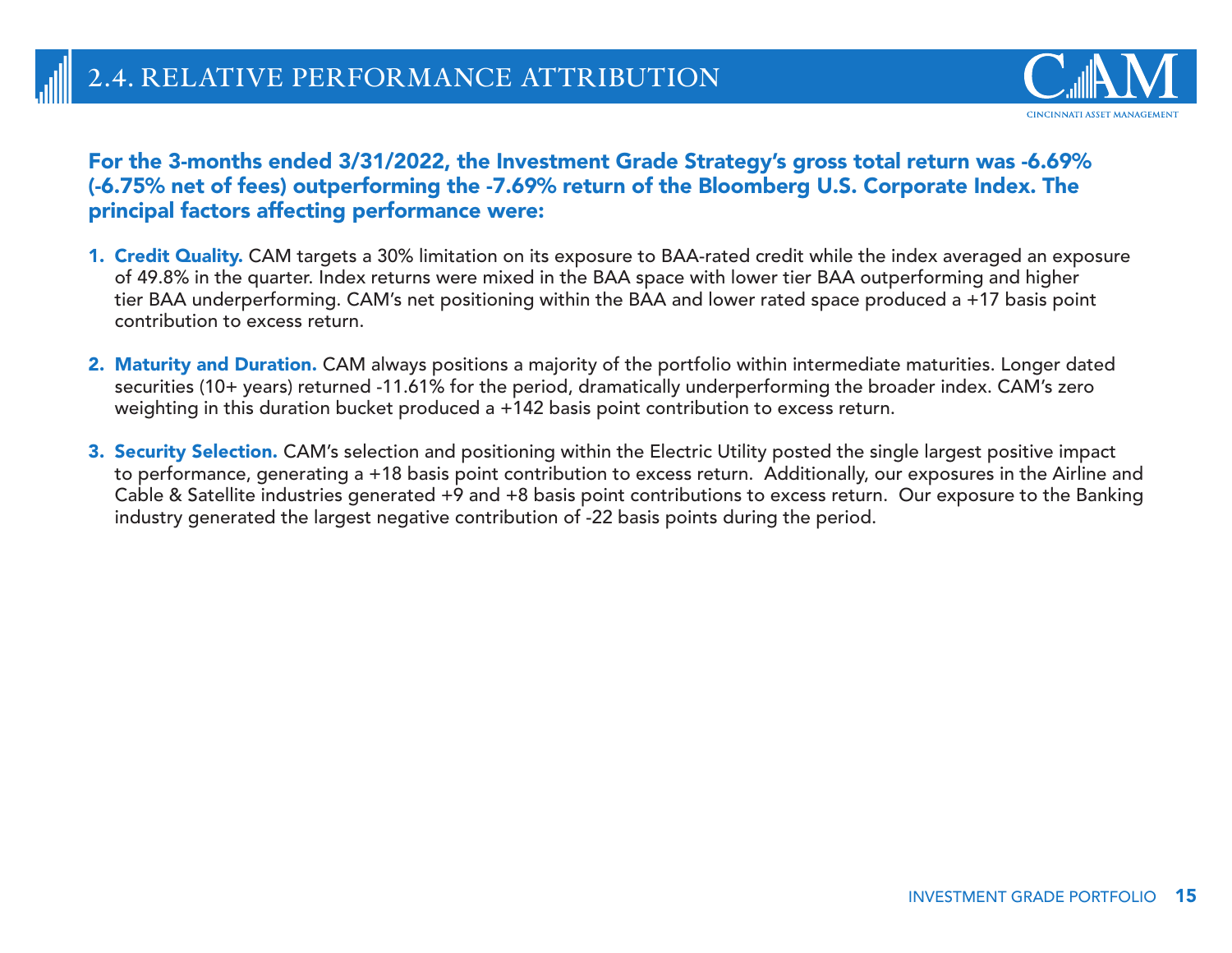

## For the rolling 12-month period ended 3/31/2022, the Investment Grade Strategy's gross total return was -4.43% (-4.65% net of fees) underperforming the -4.20% return of the Index. The principal factors affecting performance were:

- 1. Maturity. CAM always positions a majority of the portfolio within intermediate maturities. Longer dated securities (10+ years) returned -4.28% for the period, outperforming all but the 1-3 year bucket of the broader index. CAM's zero weighting in this duration bucket produced a -3 basis point contribution to excess return.
- 2. Security Selection. CAM's selection and positioning within the Airline and REIT industries were the largest positive impacts to performance, with a +8 and +11 basis point contributions to excess return, respectively. Our selection and positioning in the Banking Industry produced a -19 basis point contribution to return.
- 3. Credit Quality. CAM targets a 30% limitation on its exposure to BAA-rated credit while the index averaged an exposure of 50.4% for the 12-month period ended 03/31/2022. BAA credit performed relatively in-line with the broad index during the period, and CAM's positioning within the BAA and lower space had a negligible effect on excess return.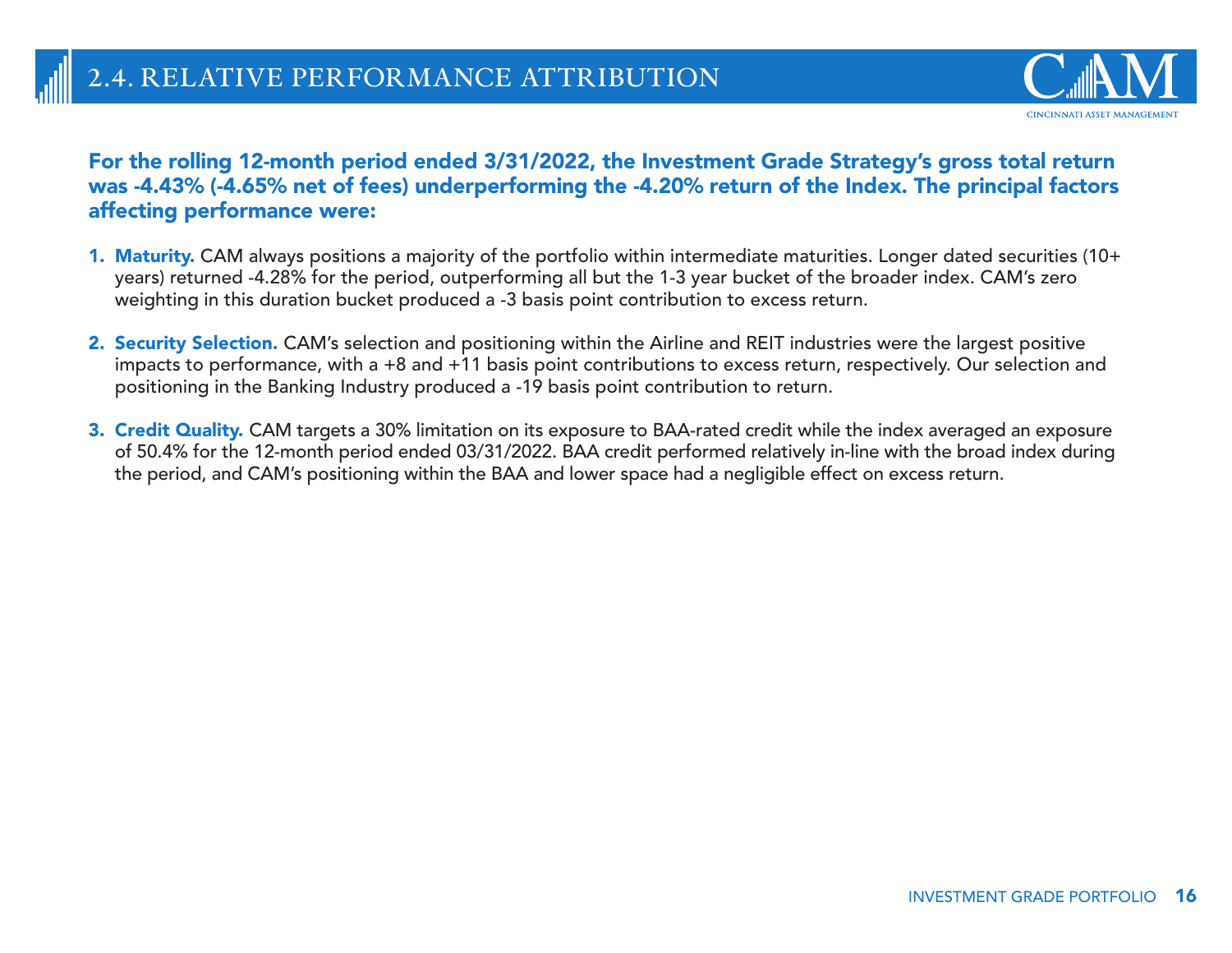



## **3. APPENDIX**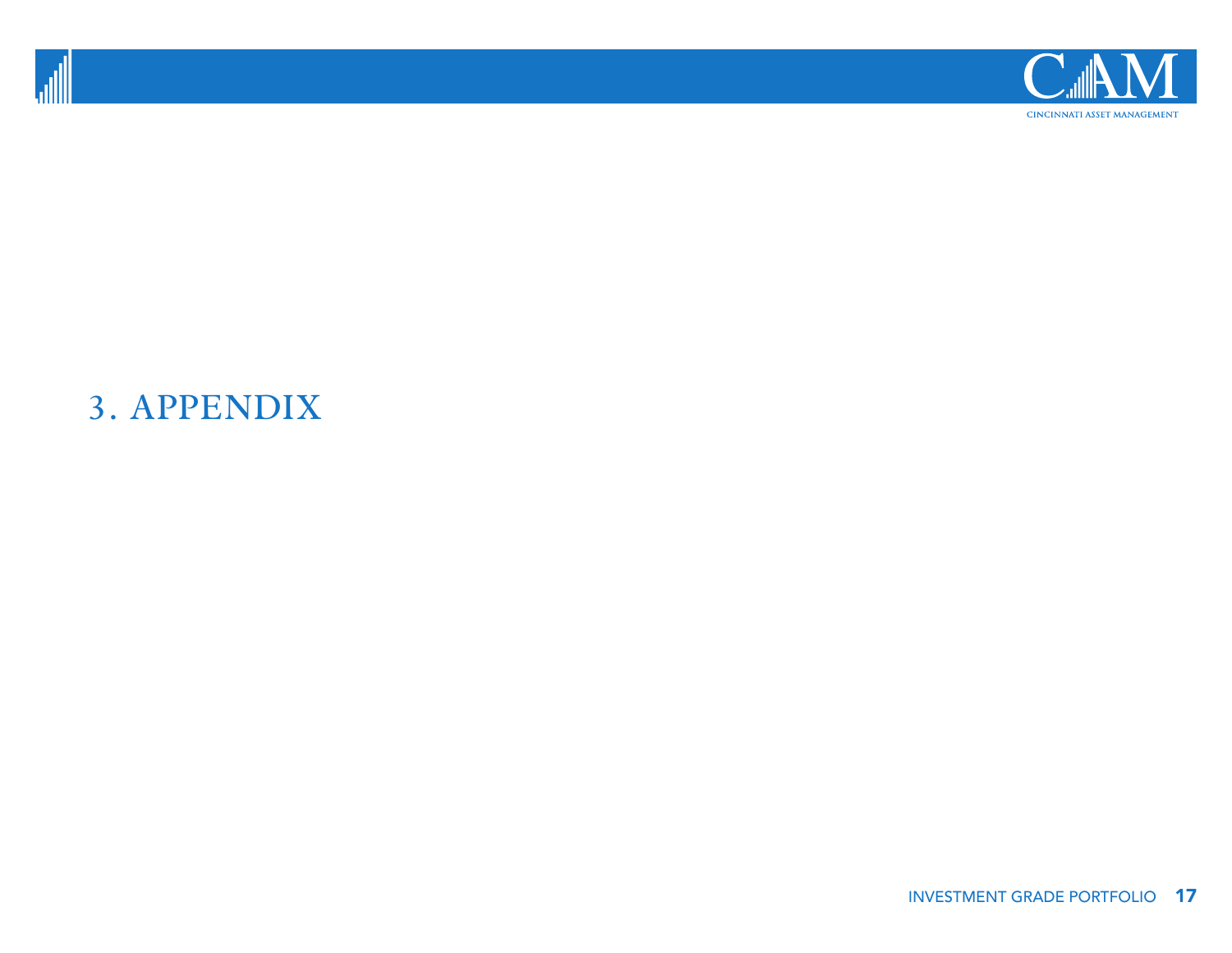## **A. HISTORICAL RETURNS OF SELECTED ASSETS**



Bloomberg U.S. Treasury Bills: 1-3 Months Bloomberg U.S. Intermediate **Government** Bloomberg U.S. Long Government Bloomberg U.S. Corporate S&P 500 Russell 2000 Bloomberg U.S. High Yield Index 1.98% 4.02% 7.04% 5.85% 9.38% 8.71% 6.87% 1.02% 3.34% 11.64% 5.35% 16.87% 22.23% 9.75% 0.00 0.62 0.43 0.69 0.43 0.30 0.48 January 1997 - December 2021 Annualized Total Return\* Sharpe Ratio*<sup>2</sup>* Annualized Standard Deviation*<sup>1</sup>*

| January 2012 - December 2021                        | <b>Annualized</b><br><b>Total Return*</b> | <b>Annualized</b><br><b>Standard Deviation<sup>1</sup></b> | <b>Sharpe</b><br>Ratio <sup>2</sup> |
|-----------------------------------------------------|-------------------------------------------|------------------------------------------------------------|-------------------------------------|
| <b>Bloomberg U.S. Treasury Bills:</b><br>1-3 Months | 0.58%                                     | 0.40%                                                      | 0.00                                |
| Bloomberg U.S. Intermediate<br>Government           | 1.68%                                     | 2.49%                                                      | 0.44                                |
| Bloomberg U.S.<br><b>Long Government</b>            | 4.53%                                     | 12.15%                                                     | 0.32                                |
| <b>Bloomberg U.S. Corporate</b>                     | 4.70%                                     | 5.22%                                                      | 0.77                                |
| <b>S&amp;P 500</b>                                  | 15.57%                                    | 13.67%                                                     | 1.08                                |
| Russell 2000                                        | 12.57%                                    | 20.34%                                                     | 0.58                                |
| Bloomberg U.S. High Yield Index                     | 6.83%                                     | 7.41%                                                      | 0.82                                |

*\*Source: Bloomberg*

*<sup>1</sup> Standard Deviation - measure of dispersion from the mean.* 

*<sup>2</sup> Sharpe Ratio - measure of excess return per unit of risk assumed. The unit of risk is measured by standard deviation. Higher Sharpe Ratio indicates has provided a better risk/reward.*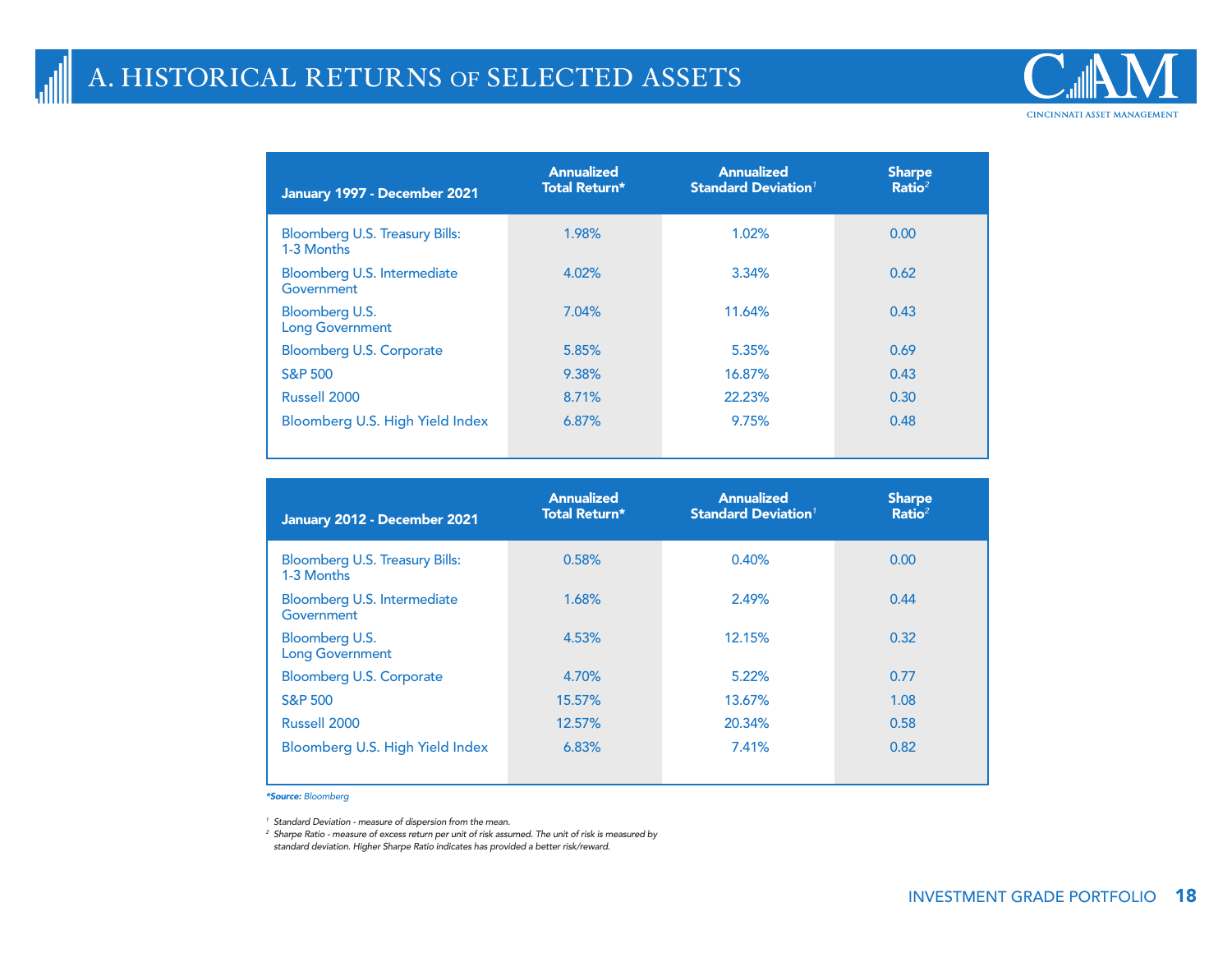

Bloomberg U.S. Intermediate **Government** Bloomberg U.S. Long Government Bloomberg U.S. Corporate S&P 500 Russell 2000 Bloomberg U.S. High Yield Index 0.34 0.08 0.00 -0.09 -0.12 -0.18 0.81 0.41 -0.57 -0.56 -0.42 0.41 -0.48 -0.53 -0.41 0.19 0.15 0.49 0.90 0.70 0.69 January 1997 - December 2021 Bloomberg U.S. Treasury Bills: 1-3 Months **Bloomberg** U.S. Long **Government** S&P 500 Russell 2000 Bloomberg U.S. Intermediate **Government** Bloomberg U.S. Corporate

| January 2012 - December 2021              | <b>Bloomberg</b><br><b>U.S.</b><br><b>Treasury Bills:</b><br>1-3 Months | <b>Bloomberg</b><br><b>U.S.</b><br><b>Intermediate</b><br><b>Government</b> | <b>Bloomberg</b><br>U.S. Long<br><b>Government</b> | <b>Bloomberg</b><br><b>U.S. Corporate</b> | <b>S&amp;P 500</b> | <b>Russell 2000</b> |
|-------------------------------------------|-------------------------------------------------------------------------|-----------------------------------------------------------------------------|----------------------------------------------------|-------------------------------------------|--------------------|---------------------|
| Bloomberg U.S. Intermediate<br>Government | 0.41                                                                    |                                                                             |                                                    |                                           |                    |                     |
| Bloomberg U.S.<br><b>Long Government</b>  | 0.25                                                                    | 0.88                                                                        |                                                    |                                           |                    |                     |
| <b>Bloomberg U.S. Corporate</b>           | 0.03                                                                    | 0.32                                                                        | 0.37                                               |                                           |                    |                     |
| <b>S&amp;P 500</b>                        | $-0.27$                                                                 | $-0.53$                                                                     | $-0.46$                                            | 0.46                                      |                    |                     |
| Russell 2000                              | $-0.28$                                                                 | $-0.55$                                                                     | $-0.55$                                            | 0.37                                      | 0.89               |                     |
| Bloomberg U.S. High Yield Index           | $-0.21$                                                                 | $-0.33$                                                                     | $-0.33$                                            | 0.67                                      | 0.81               | 0.82                |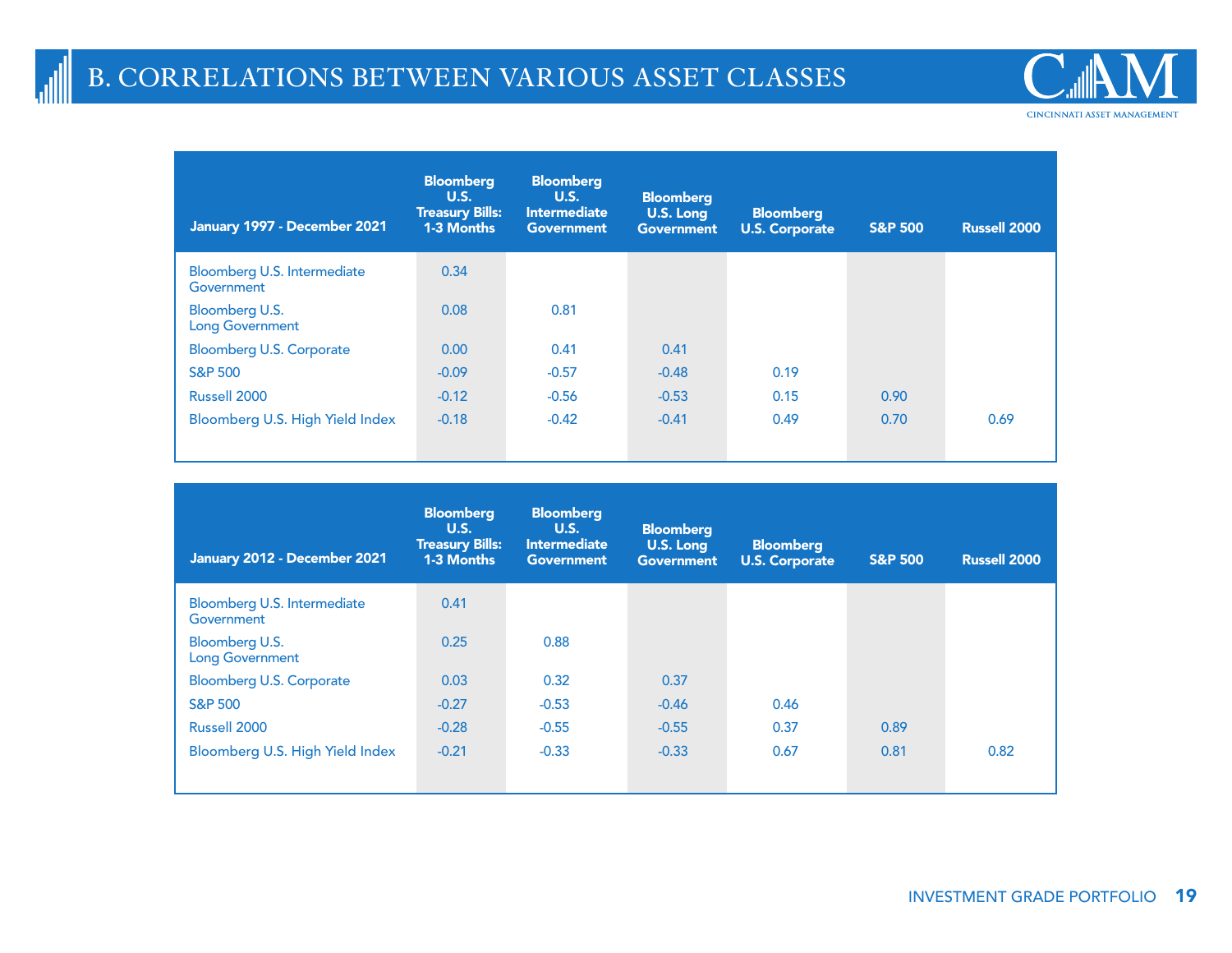**CINCINNATI ASSET MANAGEMENT** 

| 2004                           | 2005                         | 2006                                 | 2007                                | 2008                                   | 2009                                 | 2010                                 | 2011                                | 2012                                 | 2013                            | 2014                                | 2015                            | 2016                                 | 2017                                | 2018                             | 2019                          | 2020                                | 2021                                |
|--------------------------------|------------------------------|--------------------------------------|-------------------------------------|----------------------------------------|--------------------------------------|--------------------------------------|-------------------------------------|--------------------------------------|---------------------------------|-------------------------------------|---------------------------------|--------------------------------------|-------------------------------------|----------------------------------|-------------------------------|-------------------------------------|-------------------------------------|
| <b>EM</b><br>Sov<br>11.8%      | <b>EM</b><br>Sov<br>12.0%    | S&P<br>500<br>15.8%                  | <b>US</b><br>Gov't<br>9.1%          | <b>US</b><br>Gov't<br>14.0%            | <b>High</b><br><b>Yield</b><br>57.5% | <b>High</b><br><b>Yield</b><br>15.2% | <b>Munis</b><br>11.2%               | <b>EM</b><br>Sov<br>18.3%            | <b>S&amp;P</b><br>500<br>32.4%  | <b>S&amp;P</b><br>500<br>13.7%      | <b>Munis</b><br>3.6%            | <b>High</b><br><b>Yield</b><br>17.5% | <b>S&amp;P</b><br>500<br>22.3%      | <b>Munis</b><br>1.0%             | S&P<br>500<br>31.5%           | S&P<br>500<br>18.4%                 | S&P<br>500<br>28.7%                 |
| <b>S&amp;P</b><br>500<br>10.9% | Loans<br>5.3%                | <b>High</b><br><b>Yield</b><br>11.8% | <b>Mtges</b><br>7.0%                | <b>Mtges</b><br>8.3%                   | Loans<br>52.5%                       | <b>S&amp;P</b><br>500<br>15.1%       | <b>US</b><br>Gov't<br>9.8%          | <b>S&amp;P</b><br>500<br>16.0%       | <b>High</b><br>Yield<br>7.4%    | <b>Munis</b><br>9.8%                | <b>Mtges</b><br>1.5%            | <b>S&amp;P</b><br>500<br>12.0%       | <b>EM</b><br>Sov<br>10.0%           | <b>Mtges</b><br>1.0%             | <b>High</b><br>Yield<br>14.4% | <b>High</b><br><b>Grade</b><br>9.8% | <b>Loans</b><br>5.4%                |
| <b>High</b><br>Yield<br>10.9%  | S&P<br>500<br>4.9%           | <b>EM</b><br>Sov<br>10.6%            | <b>EM</b><br>Sov<br>6.4%            | <b>Munis</b><br>$-4.0%$                | <b>EM</b><br>Sov<br>27.2%            | <b>EM</b><br>Sov<br>12.5%            | <b>EM</b><br>Sov<br>8.2%            | <b>High</b><br><b>Yield</b><br>15.6% | Loans<br>5.4%                   | <b>High</b><br><b>Grade</b><br>7.5% | <b>S&amp;P</b><br>500<br>1.4%   | <b>Loans</b><br>10.4%                | <b>High</b><br><b>Yield</b><br>7.5% | <b>US</b><br>Gov't<br>0.8%       | <b>EM</b><br>Sov<br>14.3%     | <b>US</b><br>Gov't<br>8.2%          | <b>High</b><br><b>Yield</b><br>5.4% |
| <b>Munis</b><br>5.5%           | <b>Munis</b><br>3.9%         | Loans<br>6.9%                        | <b>S&amp;P</b><br>500<br>5.6%       | <b>High</b><br><b>Grade</b><br>$-6.8%$ | <b>S&amp;P</b><br>500<br>26.4%       | Loans<br>10.4%                       | <b>High</b><br><b>Grade</b><br>7.5% | <b>High</b><br><b>Grade</b><br>10.4% | <b>Mtges</b><br>$-1.4%$         | <b>EM</b><br>Sov<br>7.3%            | <b>US</b><br>Gov't<br>0.8%      | <b>EM</b><br>Sov<br>9.5%             | <b>High</b><br><b>Grade</b><br>6.5% | <b>Loans</b><br>0.6%             | <b>High</b><br>Grade<br>14.2% | <b>High</b><br>Yield<br>6.2%        | <b>Munis</b><br>1.8%                |
| <b>High</b><br>Grade<br>5.4%   | <b>US</b><br>Gov't<br>2.8%   | <b>Mtges</b><br>5.3%                 | <b>High</b><br><b>Grade</b><br>4.6% | <b>EM</b><br>Sov<br>$-10.2%$           | <b>High</b><br><b>Grade</b><br>19.8% | <b>High</b><br><b>Grade</b><br>9.5%  | <b>Mtges</b><br>6.1%                | <b>Loans</b><br>9.8%                 | High<br><b>Grade</b><br>$-1.5%$ | <b>Mtges</b><br>6.1%                | <b>EM</b><br>Sov<br>0.6%        | <b>High</b><br><b>Grade</b><br>6.0%  | <b>Munis</b><br>5.4%                | <b>High</b><br>Grade<br>$-2.2%$  | Loans<br>8.7%                 | <b>Munis</b><br>5.3%                | <b>High</b><br>Grade<br>$-1.0%$     |
| Loans<br>5.3%                  | <b>High</b><br>Yield<br>2.7% | <b>Munis</b><br>5.0%                 | <b>Munis</b><br>3.3%                | <b>High</b><br>Yield<br>$-26.4%$       | <b>Munis</b><br>14.5%                | <b>US</b><br>Gov't<br>5.9%           | <b>High</b><br>Yield<br>4.4%        | <b>Munis</b><br>7.3%                 | <b>Munis</b><br>$-2.9%$         | <b>US</b><br>Gov't<br>6.0%          | <b>Loans</b><br>0.1%            | <b>Mtges</b><br>1.7%                 | <b>Loans</b><br>4.6%                | <b>High</b><br>Yield<br>$-2.3%$  | <b>Munis</b><br>7.7%          | <b>EM</b><br>Sov<br>4.8%            | <b>Mtges</b><br>$-1.2%$             |
| <b>Mtges</b><br>4.7%           | <b>Mtges</b><br>2.6%         | <b>High</b><br>Grade<br>4.4%         | <b>High</b><br><b>Yield</b><br>2.2% | Loans<br>$-29.3%$                      | <b>Mtges</b><br>5.8%                 | <b>Mtges</b><br>5.7%                 | <b>S&amp;P</b><br>500<br>2.1%       | <b>Mtges</b><br>2.6%                 | <b>US</b><br>Gov't<br>$-3.3%$   | <b>High</b><br><b>Yield</b><br>2.5% | <b>High</b><br>Grade<br>$-0.6%$ | <b>US</b><br>Gov't<br>1.1%           | <b>Mtges</b><br>2.4%                | <b>S&amp;P</b><br>500<br>$-4.4%$ | <b>US</b><br>Gov't<br>7.0%    | <b>Mtges</b><br>4.1%                | <b>US</b><br>Gov't<br>$-2.4%$       |
| <b>US</b><br>Gov't<br>3.5%     | <b>High</b><br>Grade<br>2.0% | <b>US</b><br>Gov't<br>3.1%           | <b>Loans</b><br>2.0%                | S&P<br>500<br>$-37.0%$                 | <b>US</b><br>Gov't<br>$-3.7%$        | <b>Munis</b><br>2.3%                 | Loans<br>1.5%                       | <b>US</b><br>Gov't<br>2.2%           | <b>EM</b><br>Sov<br>$-5.8%$     | <b>Loans</b><br>1.8%                | <b>High</b><br>Yield<br>$-4.6%$ | <b>Munis</b><br>0.4%                 | <b>US</b><br>Gov't<br>2.4%          | <b>EM</b><br>Sov<br>$-4.6%$      | <b>Mtges</b><br>6.5%          | <b>Loans</b><br>3.5%                | <b>EM</b><br>Sov<br>$-2.6%$         |

*\*Source: CreditSights, BofAIML,S&PILSTA, Bloomberg EM Sov is USD EM Sovereign BBB & lower index YTD calculated as of Dec 31, 2021*

## The chart provides the annual ranking of various fixed income classes in terms of total return performance.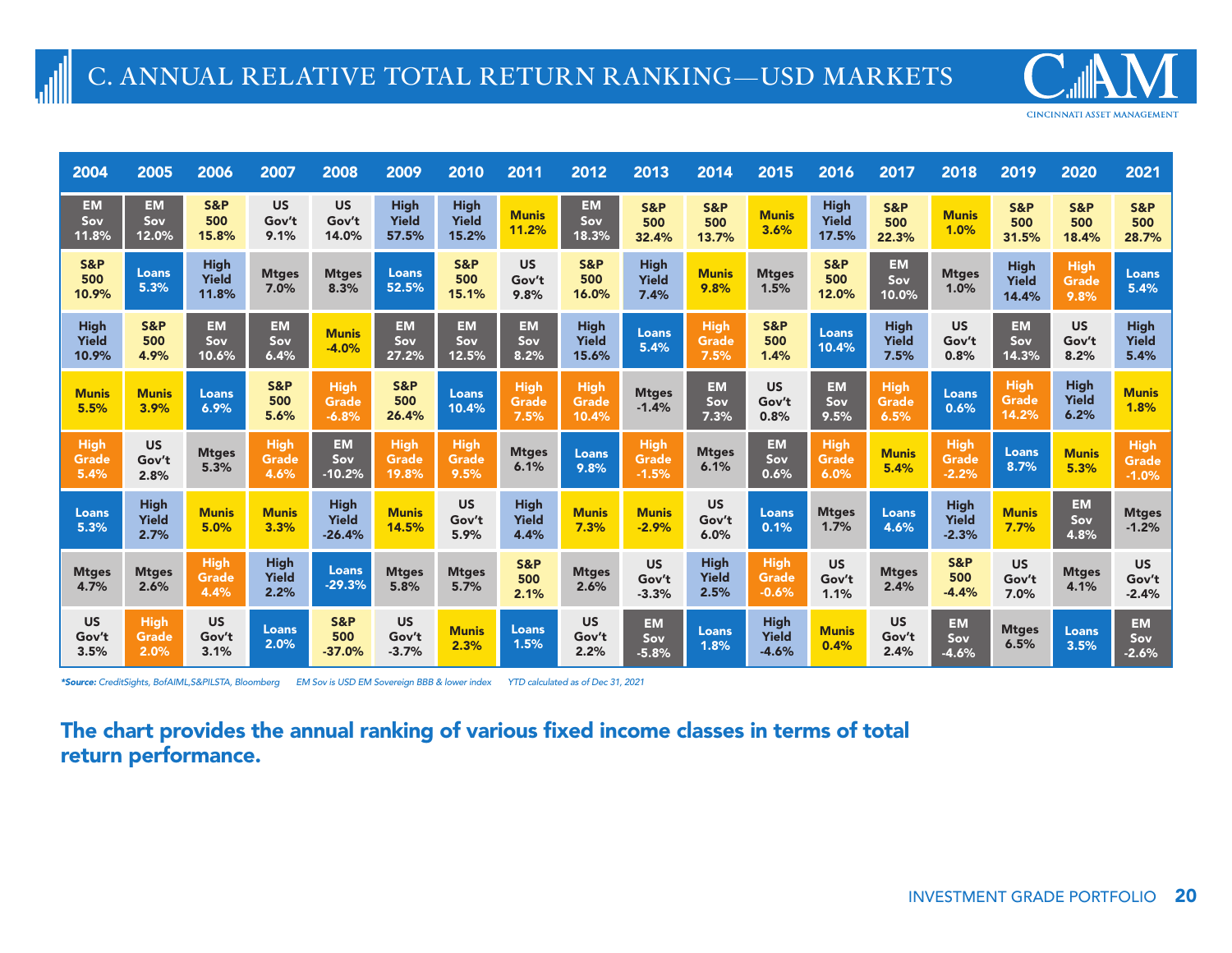

## CREDIT ANALYSIS

We buy bonds of companies whose credit quality is stable to improving. Continuous monitoring of the corporation's credit quality is imperative to determine when a bond's price no longer reflects its actual credit quality.

## CONSISTENT APPLICATION OF AN INVESTMENT STRATEGY

Our relative value approach to buying and selling bonds meets defined objectives of intermediate maturity and best value, as well as broad diversification of holdings.

## BUYING/SELLING IN THE OVER-THE-COUNTER MARKET

The bond market is an over-the-counter market that requires knowledge of historical pricing and the different bid/ask quotations of the many different market makers. Investment grade and high yield corporate bonds cover over 20,000 separate issues of over 2,000 companies; inventories are exclusive, or vary, among brokers, so having the ability to trade with best execution with many different brokers is imperative to achieving better portfolio performance.

## EXECUTING IN SIZE

It is not unusual to observe significant price disparities between smaller retail executions and larger block trades. We buy/ sell for all our clients in sufficient quantity in one trade to satisfy the needs of all our clients' portfolios; the smaller retail investor participates at the same price as the larger institutional client when a transaction is effected.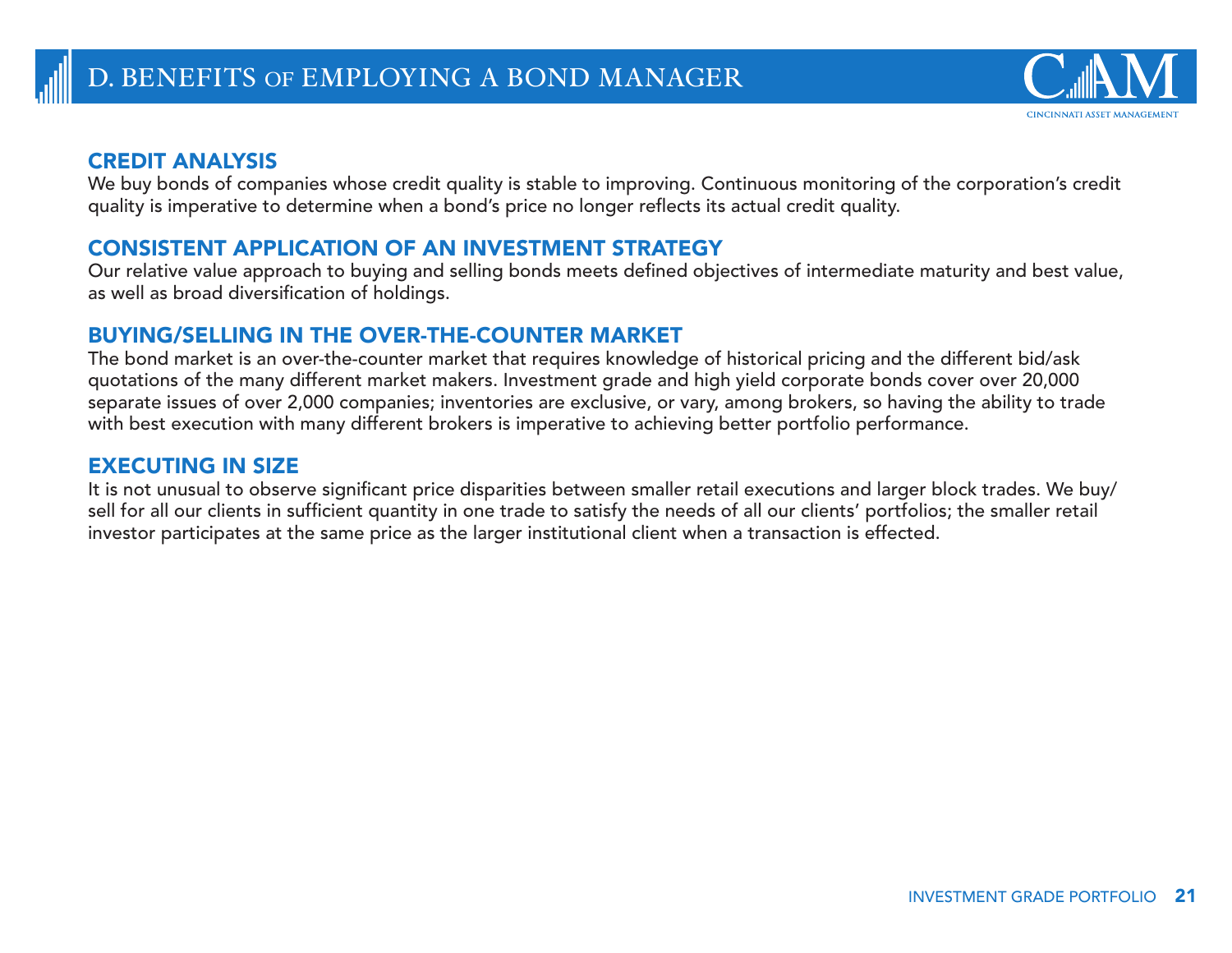

## Artie J. Awe,  $\mathsf{CAIA}^\circ$ ,  $\mathsf{CIMA}^\circ$

Vice President – Client Consultant aawe@cambonds.com 513.817.6276

## Michael P. Lynch, CIMA®

Vice President – Client Consultant mlynch@cambonds.com 513.330.4857

## Sterling D. Sams

Senior Associate Client Consultant ssams@cambonds.com Office: 513.407.5699 Mobile: 513.817.5563

## Nicole D. Trefzger

Associate Client Consultant nicole.trefzger@cambonds.com 513.618.8332

*A copy of the ADV, GIPS Verification Report, and References are available upon request.*